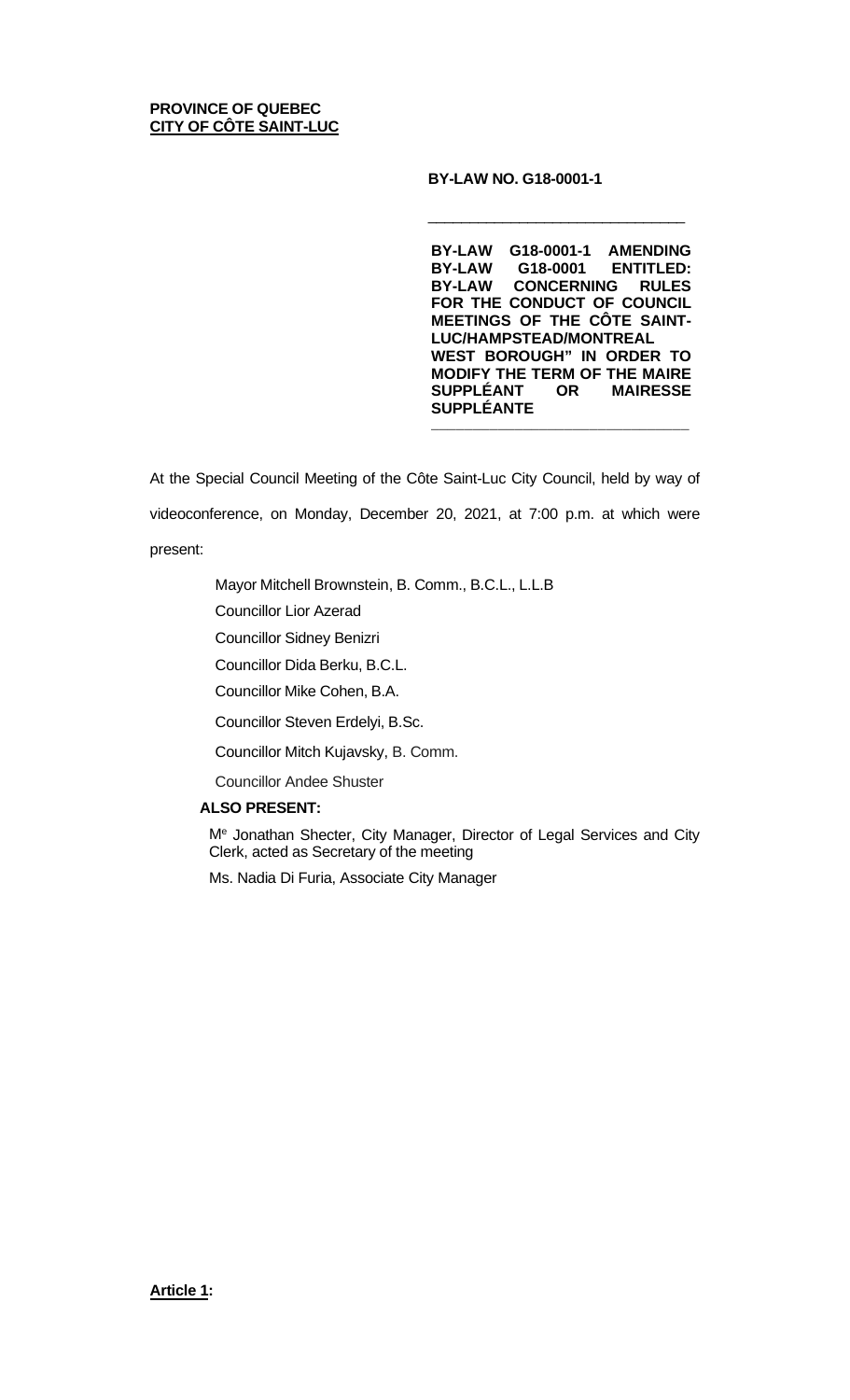# PROVINCE OF QUEBEC By-Law No. G18-0001-1 **CITY OF CÔTE SAINT-LUC**

Article 1 of By-law G18-0001 is hereby amended by the replacing the definition of "chairman" by the following:

"The Mayor of Côte Saint-Luc or in his or her absence the maire suppléant or mairesse suppléante designated by the City Council on an annual basis."

## **Article 2:**

By-law G18-0001 is hereby amended by replacing the words "acting chairman" in all articles they appear by the words "maire suppléant or mairesse suppléante".

### **Article 3:**

Article 14 of By-law G18-0001 is hereby replaced by the following:

"14. The council designates a member of council as maire suppléant or mairesse suppléante on an annual basis."

## **Article 4:**

This by-law comes into force in accordance with the law.

\_\_\_\_\_\_\_\_\_\_\_\_\_\_\_\_\_\_\_\_\_\_\_ MITCHELL BROWNSTEIN MAYOR

\_\_\_\_\_\_\_\_\_\_\_\_\_\_\_\_\_\_\_\_\_ JONATHAN SHECTER CITY CLERK

**ORIGINAL**